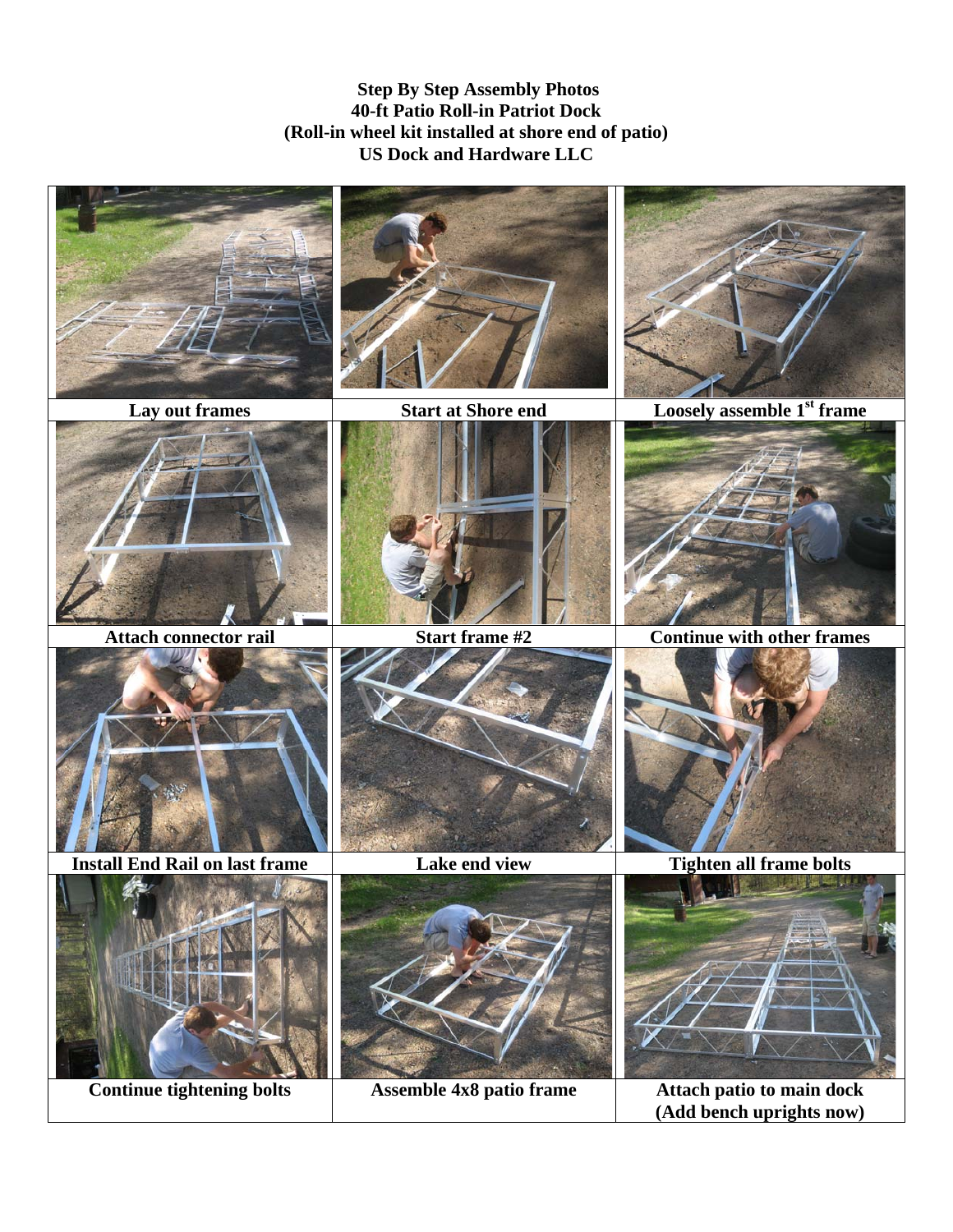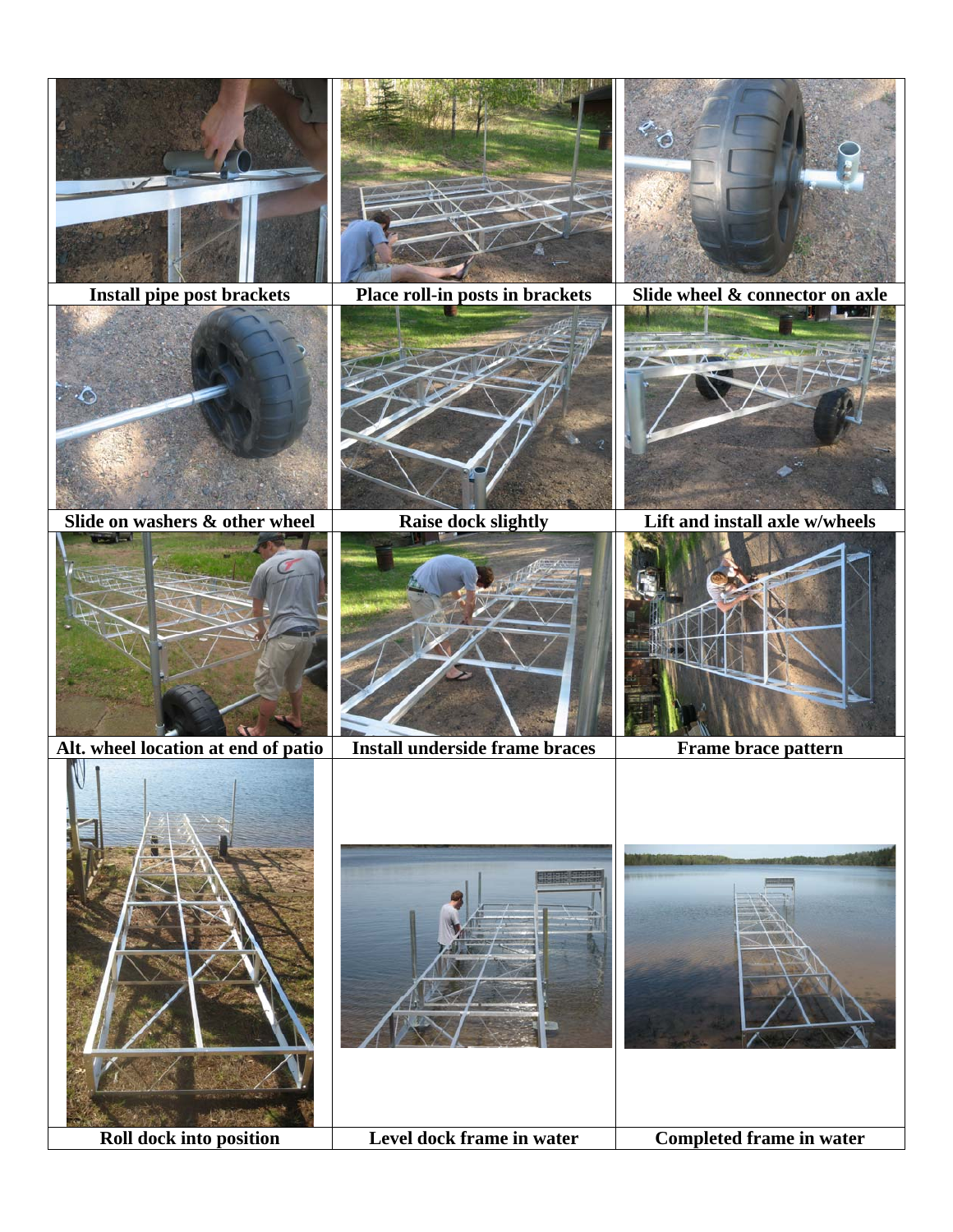

**Notes:** 

- **1. Typically install roll-in wheel kit at end of dock, especially for soft and mucky bottoms or for steep inclines. This 40-ft patio dock has the wheels at the shore end of the patio for easier weight balance and because of a drop off in the lake bottom at the patio location. It has two posts at the end of the patio (requires one post added to standard package).**
- **2. Install the bench uprights while frame is being assembled or install later replacing one bolt at a time (additional help required). It is far easier to install at the beginning.**
- **3. Shore ramps typically require two added posts at the shore end of the dock.**
- **4. For added lengths, it is recommended that quick connecting plates be used to install two or more segments. Each segment should have an end rail installed on the lake end for strength.**